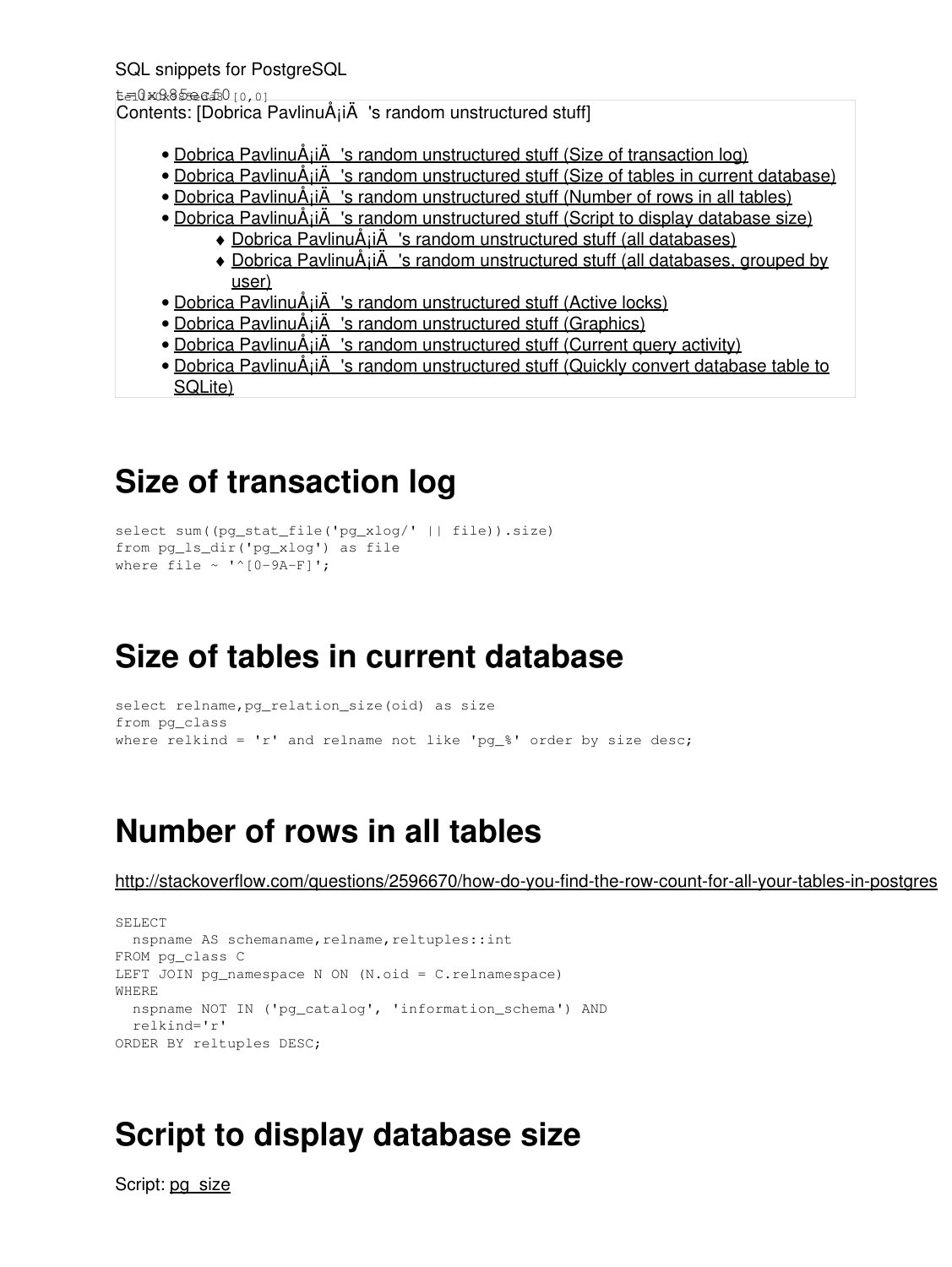### **all databases**

\$ pg\_size

#### **all databases, grouped by user**

\$ pg\_size -u

## **Active locks**

select \* from pg\_locks where pid not in (select procpid from pg\_stat\_activity);

## **Graphics**

Taken from [http://lca2007.linux.org.au/att\\_data/Miniconfs\(2f\)PostgreSQL/attachments/advanced.pdf](http://lca2007.linux.org.au/att_data/Miniconfs(2f)PostgreSQL/attachments/advanced.pdf)

```
# CREATE AGGREGATE array_accum (anyelement)
\left( sfunc = array_append,
    stype = anyarray,
    initcond = '{}');
# select d, count(*),
        array_to_string(array_accum('+'::text),'') as graph
        from hits group by 1 order by 1 asc;
     d | count | graph
------------+-------+----------
 2007-01-13 | 8 | +++++++++<br>2007.01.14 | 2007-01-14 2007-01-14 | 7 | +++++++
 2007-01-15 | 4 | ++++
(3 rows)
```
### **Current query activity**

select datid, datname, procpid, current\_query, query\_start from pg\_stat\_activity where current\_query

To actually **see** queries you also have to edit postgresql.conf to include:

```
stats_command_string = yes
```